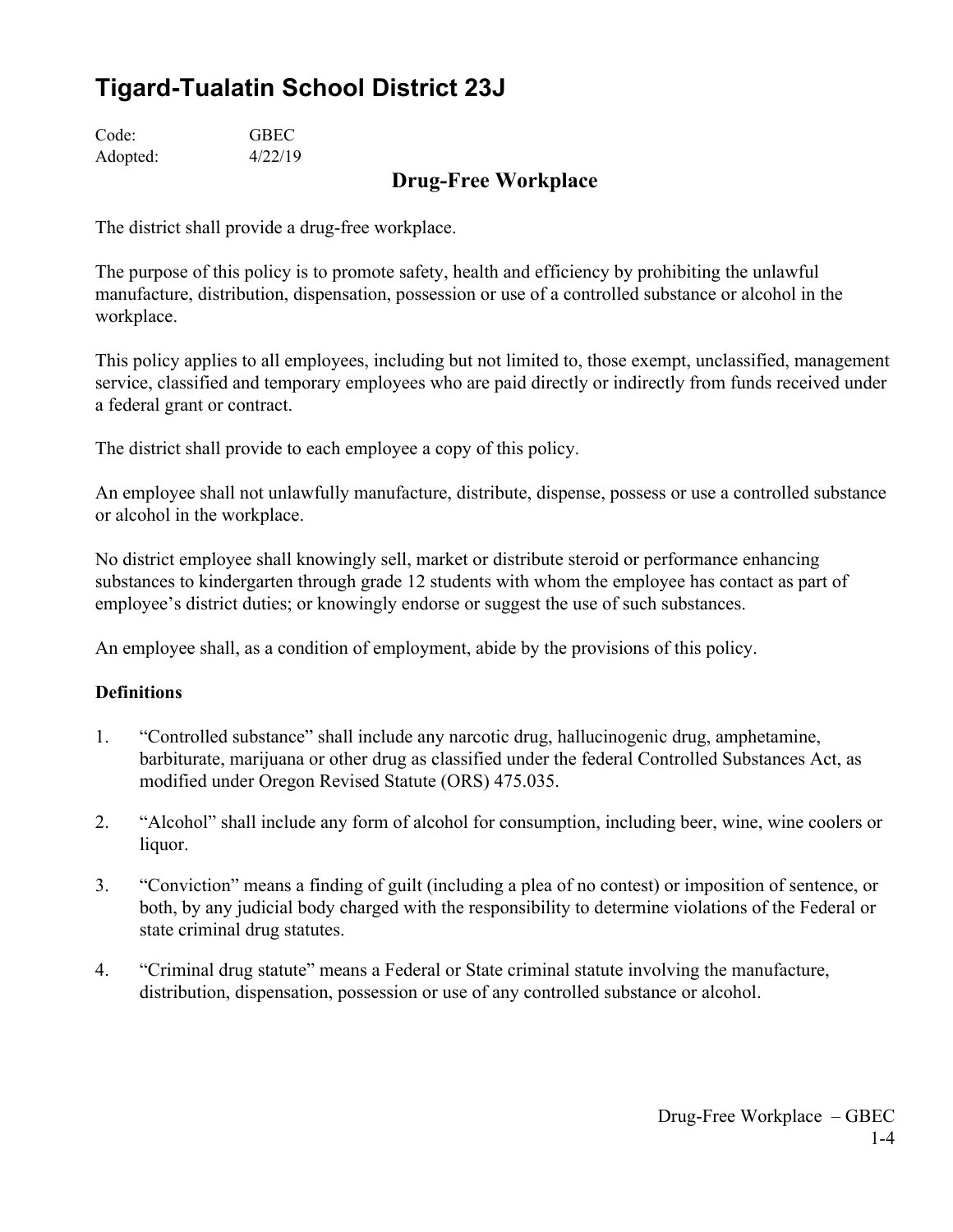5. "Drug-free workplace" means a site for the performance of work at which employees are prohibited from engaging in the unlawful manufacture, distribution, dispensation, possession or use of a controlled substance or alcohol.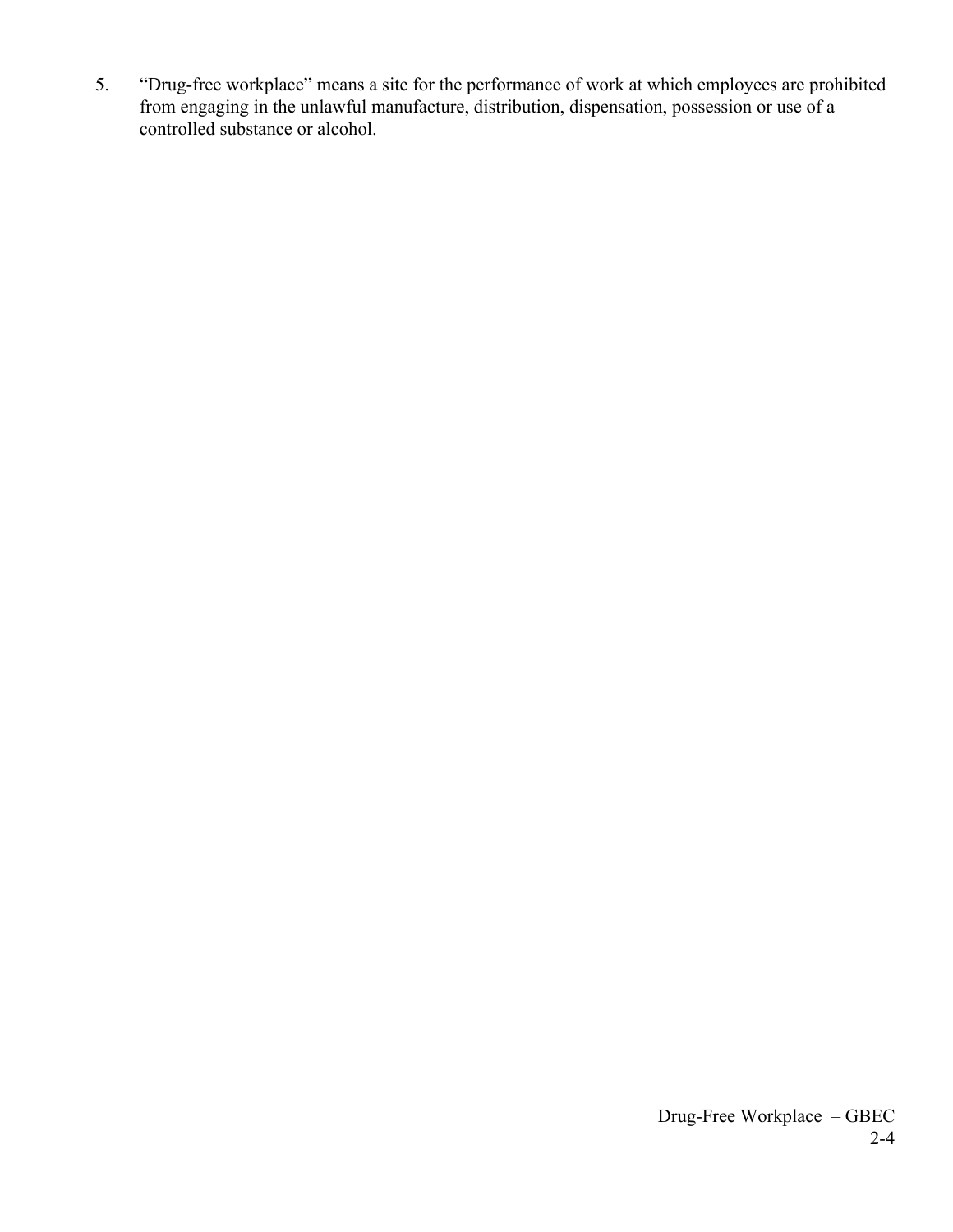#### **Sanctions and Remedies**

The district, upon determining that an employee has engaged in the unlawful manufacture, distribution, dispensation or possession of a controlled substance or alcohol, or upon having reasonable suspicion (under the section below) of an employee's unlawful use of a controlled substance or alcohol in the workplace, shall, pending any criminal drug statute conviction for a violation occurring in the workplace, take appropriate action, which may include transfer, granting of leave with or without pay or suspension with or without pay.

Within 30 calendar days of learning of an employee's criminal drug statute conviction for a violation occurring in the workplace, the district shall:

- 1. Take appropriate action, which may include discipline up to and including termination; and/or
- 2. Require satisfactory participation by the employee in a drug abuse assistance or rehabilitation program approved for such purpose by a federal, state or local health, law enforcement or other appropriate agency.

### **Basis for Reasonable Suspicion of Employee Use of Controlled Substance/Alcohol**

Reasonable suspicion of employee use of an unlawful controlled substance or alcohol shall be based upon any of the following:

- 1. Observed abnormal behavior or impairment in mental or physical performance (e.g., slurred speech, difficulty walking);
- 2. Direct observation of use in the workplace;
- 3. The opinion of a medical professional;
- 4. Reliable information concerning use in the workplace, the reliability of any such information shall be determined by employer;
- 5. A work-related accident in conjunction with a basis for reasonable suspicion as listed above.

#### **Employee Assistance Program**

An employee having a drug or alcohol problem is encouraged to seek assistance, on a confidential basis, under the Employee Assistance Program if such program is provided by the employer.

The district shall, upon employee request, grant leave with or without pay to permit an employee to participate in a drug abuse assistance or rehabilitation program.

#### **Establishment of Drug-Free Awareness Program**

The district shall establish a drug-free awareness program to inform employees of the: